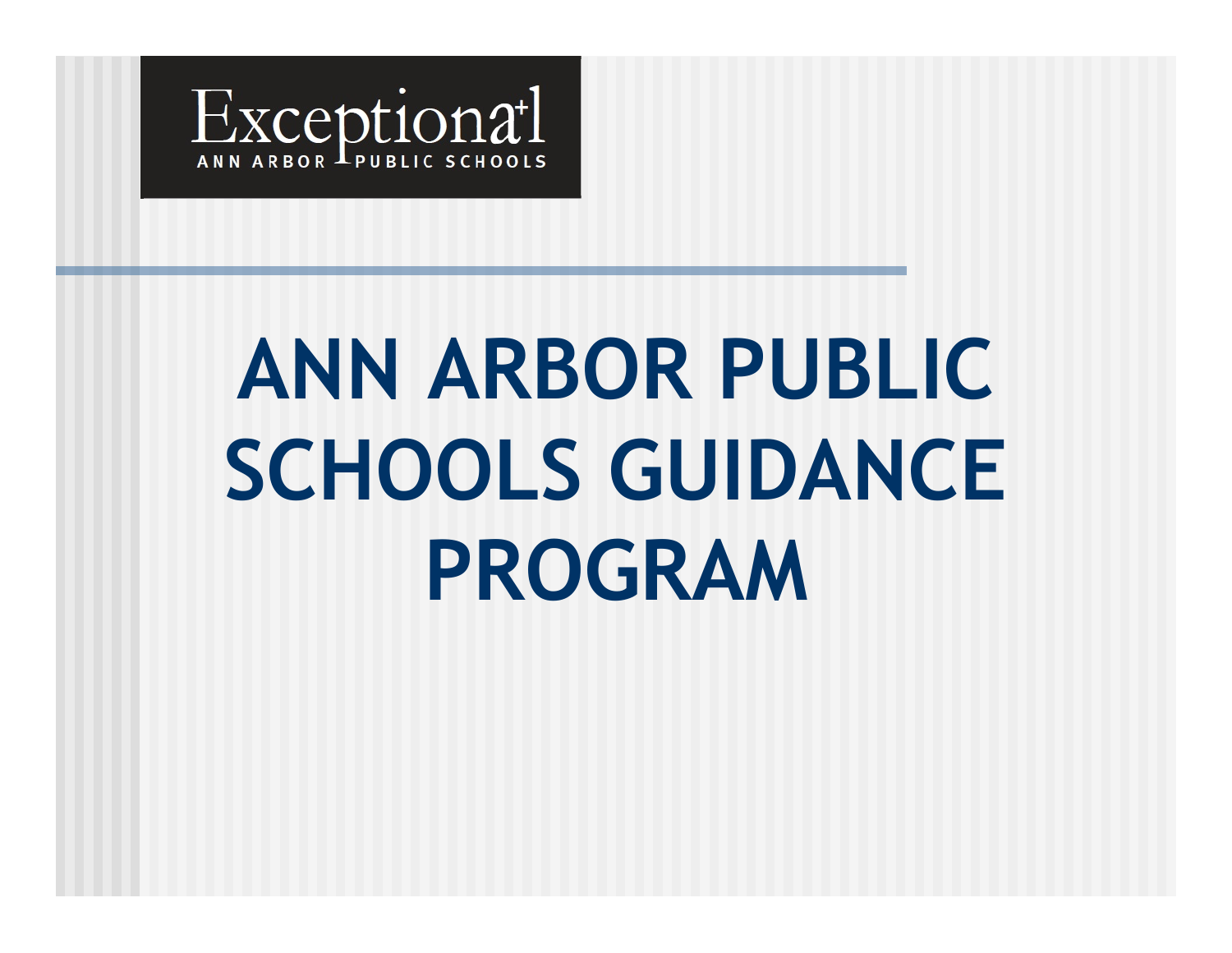**Redesigning the Ann Arbor Public Schools Guidance Program**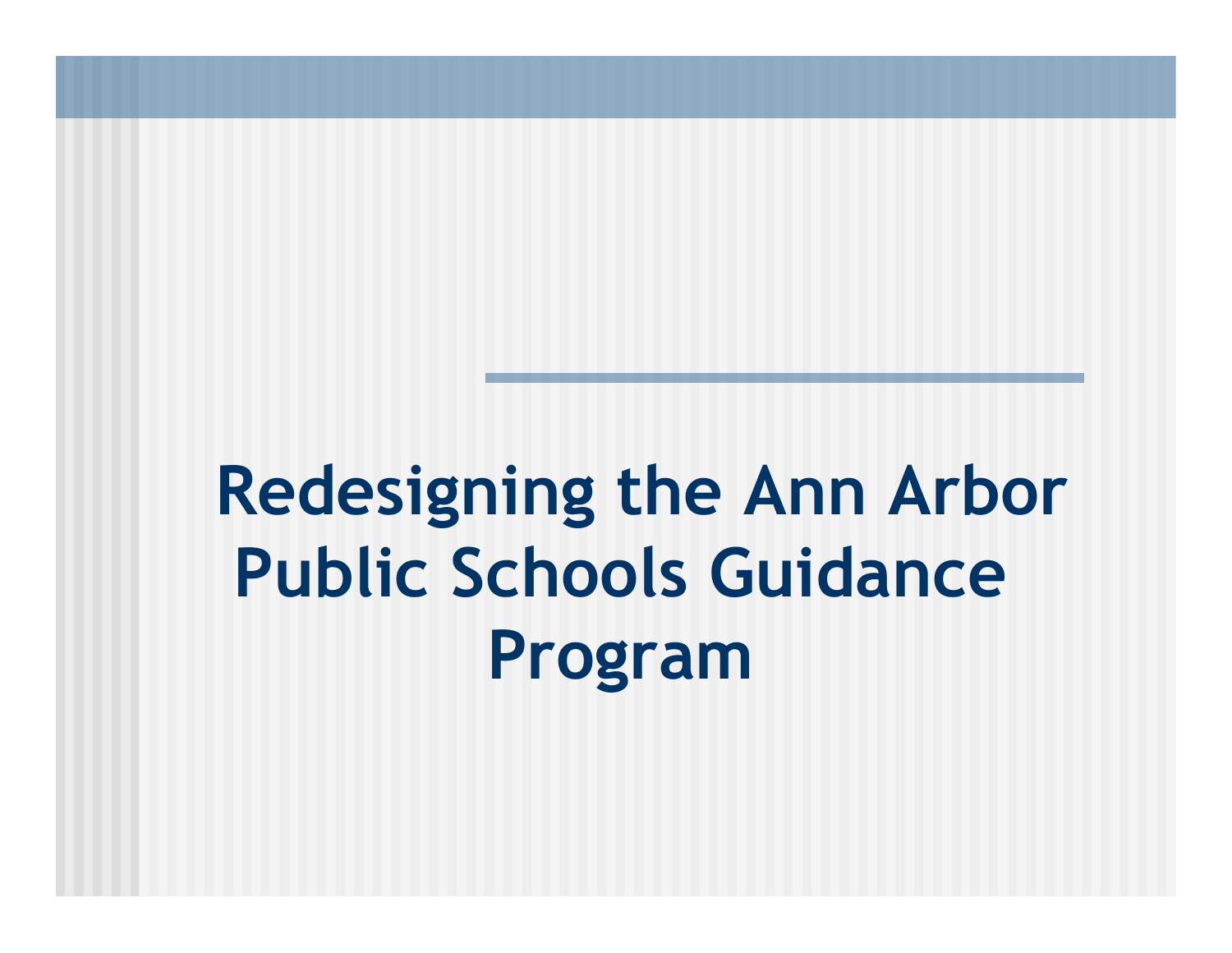## Why Redesign Guidance and Counseling?

- **Assist in preparing students for the 21st** century
- Help all students meet the challenge of high achievement
- A more effective use of trained counselors
- Greater equity and access of services to ALL students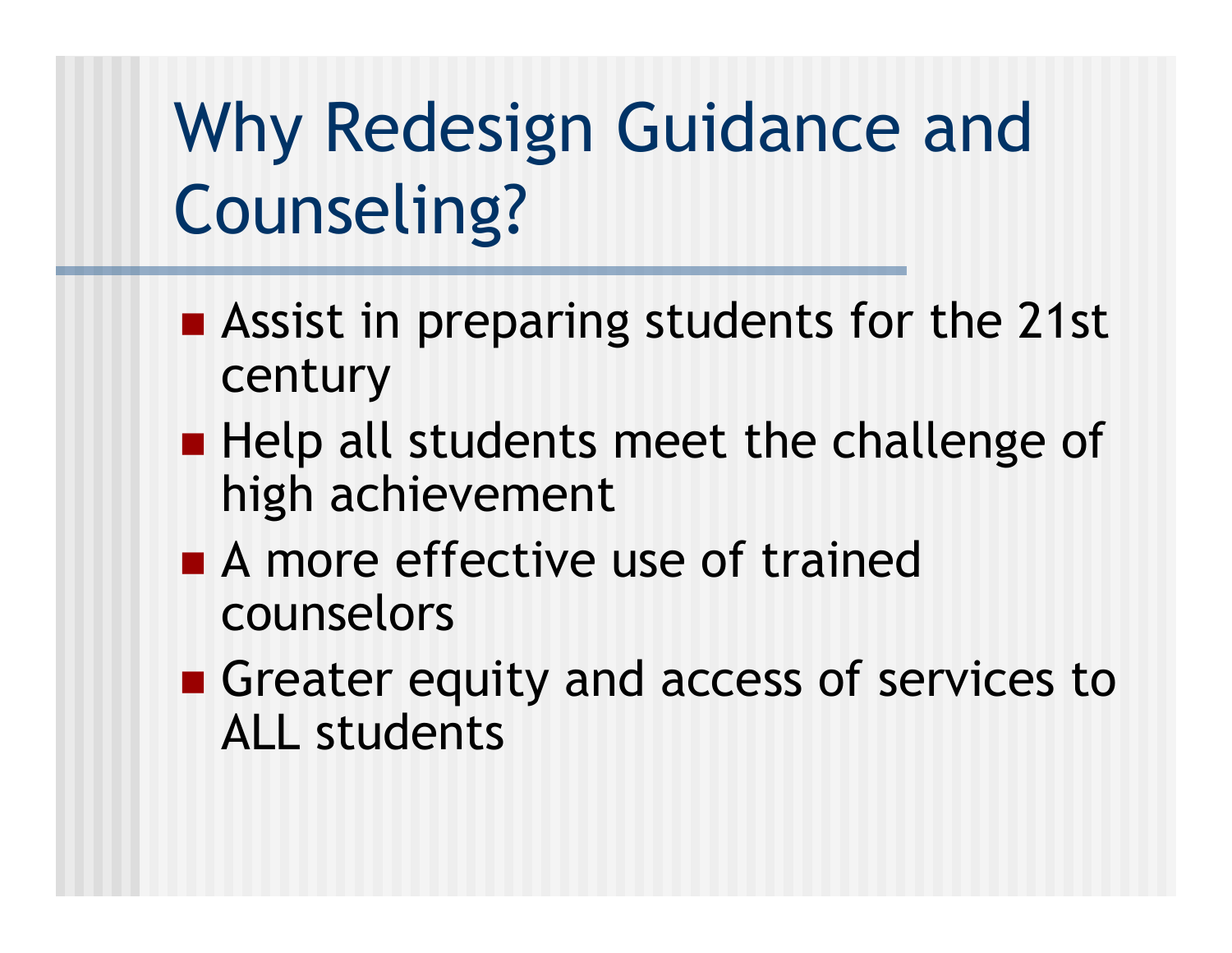#### Needs Assessment

- **To begin the redesigning process:**
- A Zoomerang survey was administered to students, parents, and staff during the 2010 school year
- A guidance needs assessment had not been given in 14 years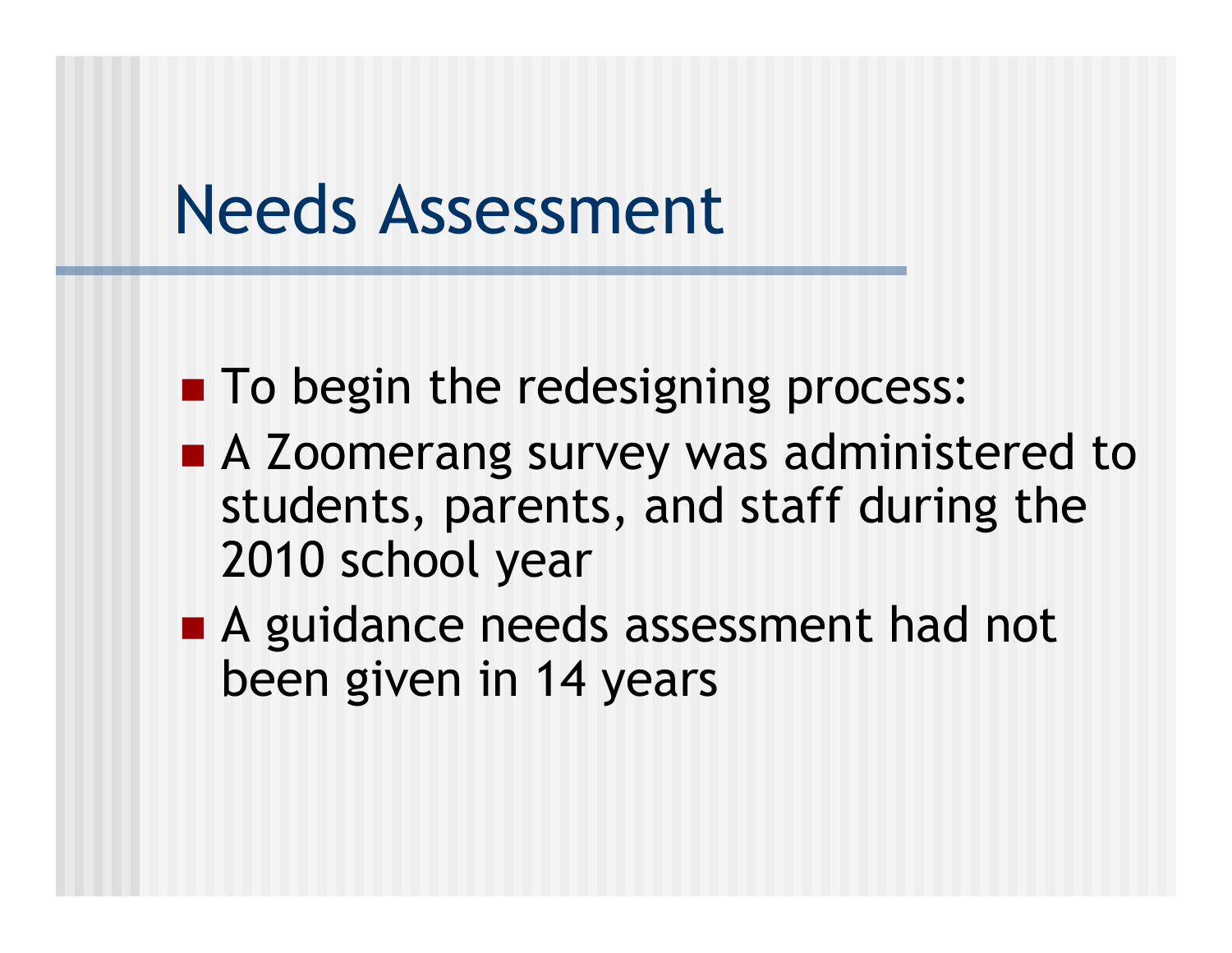### Plans for Redesigning the Guidance Program

- For the very first time, a Comprehensive Guidance Advisory Committee was formed
- **The District Advisory Committee** reviewed the needs assessment data, researched different guidance programs and reviewed books and articles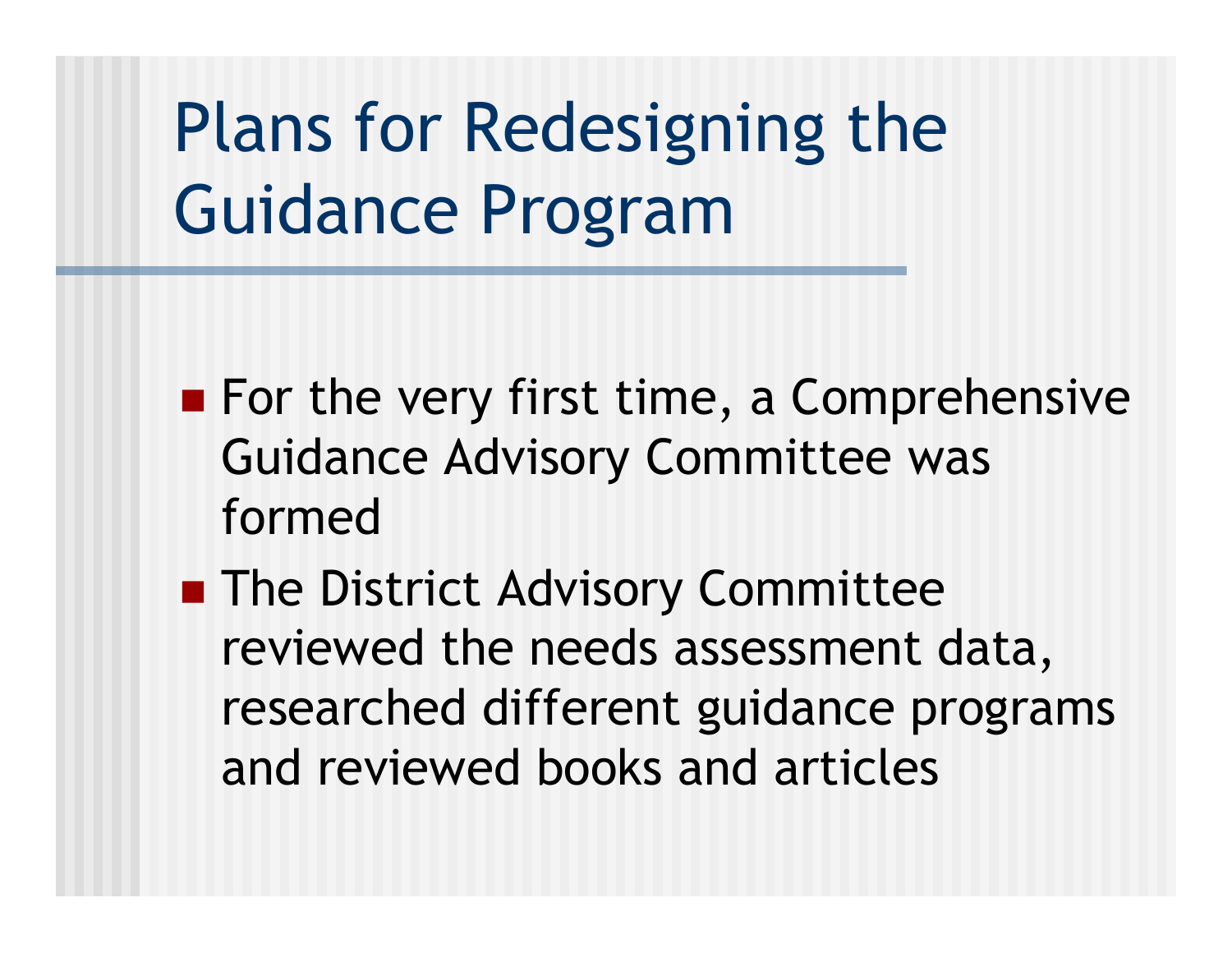#### Parent Survey Findings

- **Parents would like the following:**
- Services related to their children's future
- **Plans in place beyond high school (post** secondary), and transition from school to work
- Access to counselors when they have concerns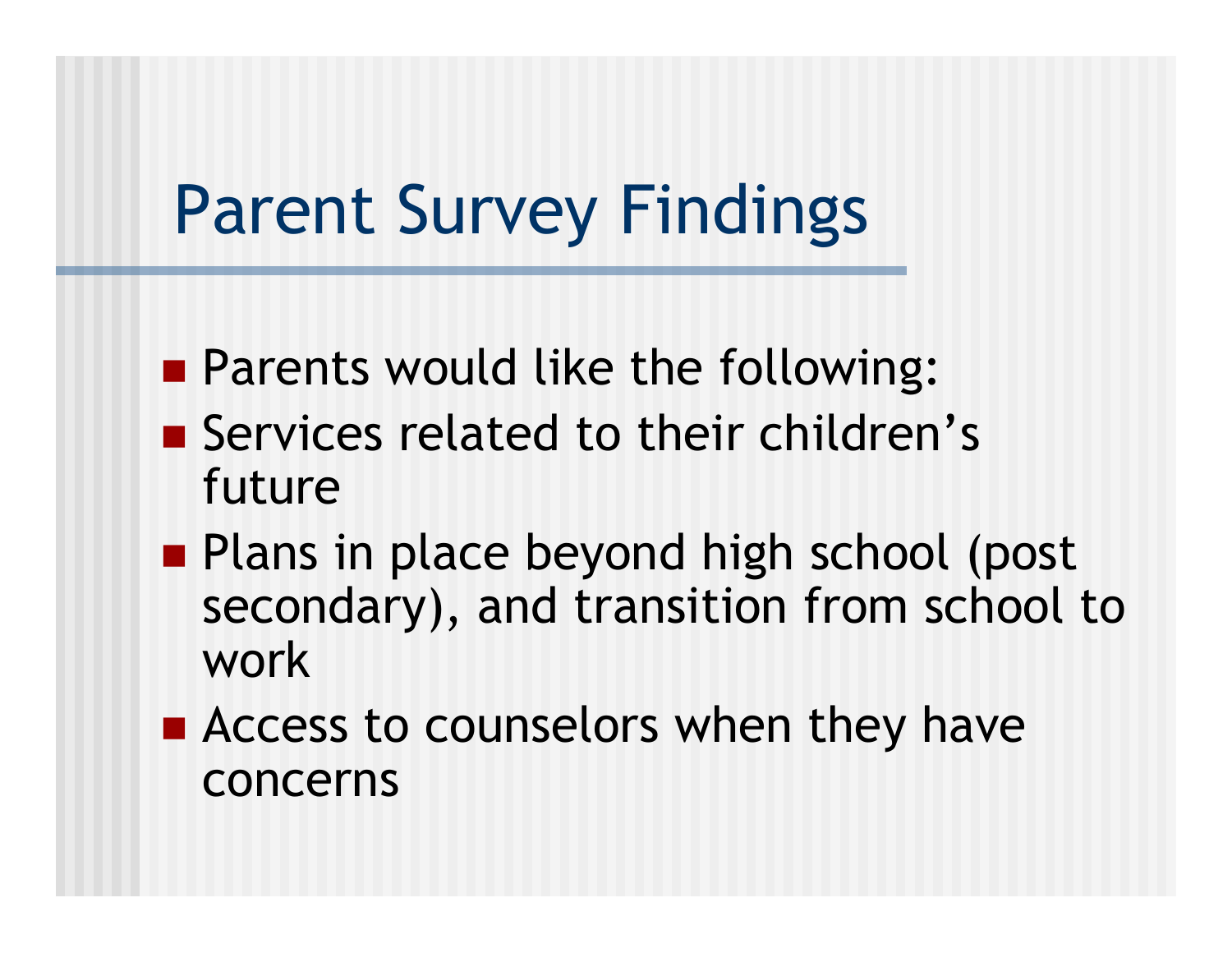#### Student Survey Findings

- **Students would like the following:**
- Services related to their future plans
- Support with making good decisions, improving study skills, and test taking to be successful in their courses
- **Access to counselors when they need help**
- Ways to assist in getting along with peers and adults
- College entrance requirements and colleges of their choice or plans beyond high school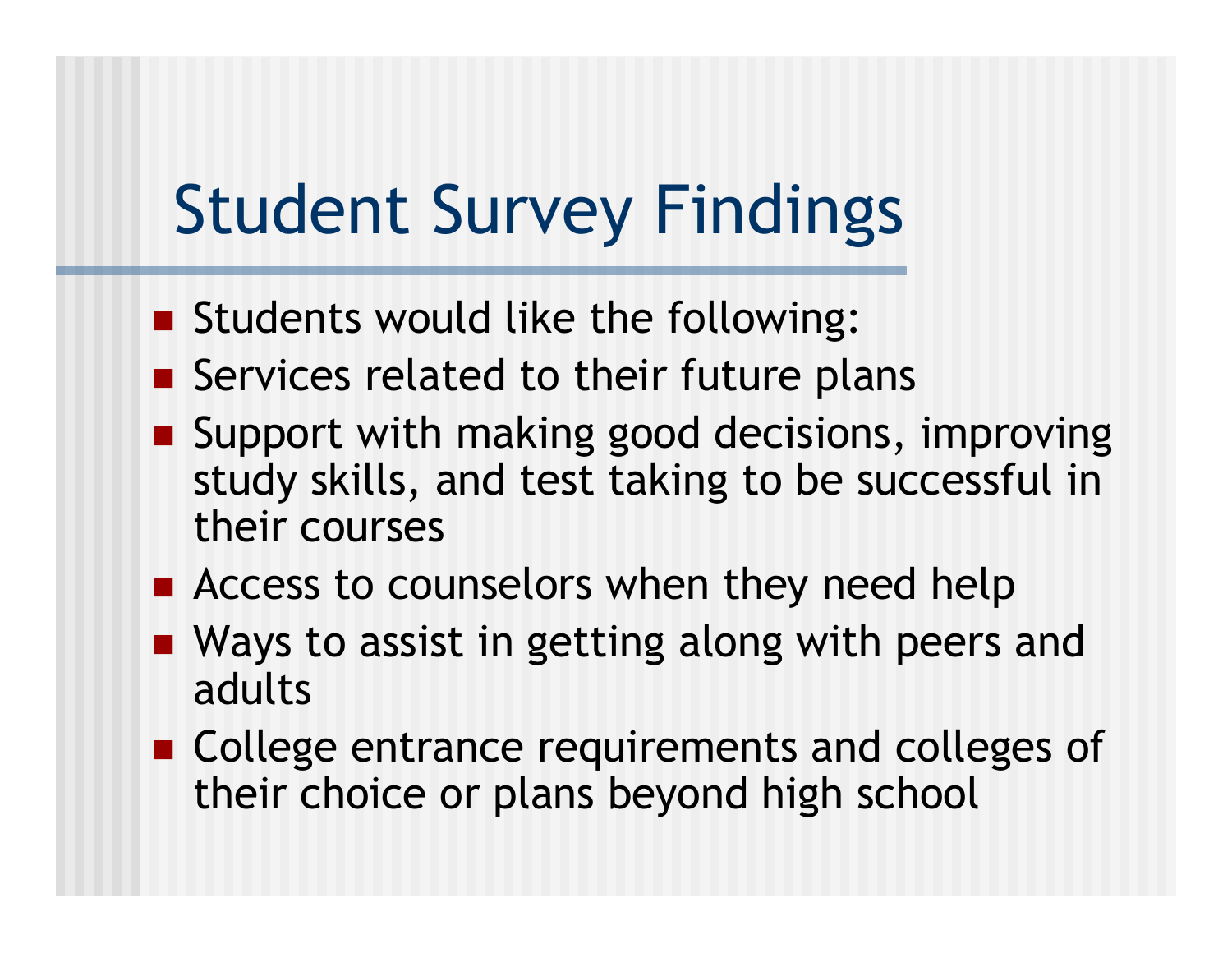#### Teacher Survey Findings

- **Teachers would like the following:**
- Counseling services related to crisis intervention
- Social and emotional support for students
- **Support in identifying classroom strategies**
- Additional tools for working with struggling students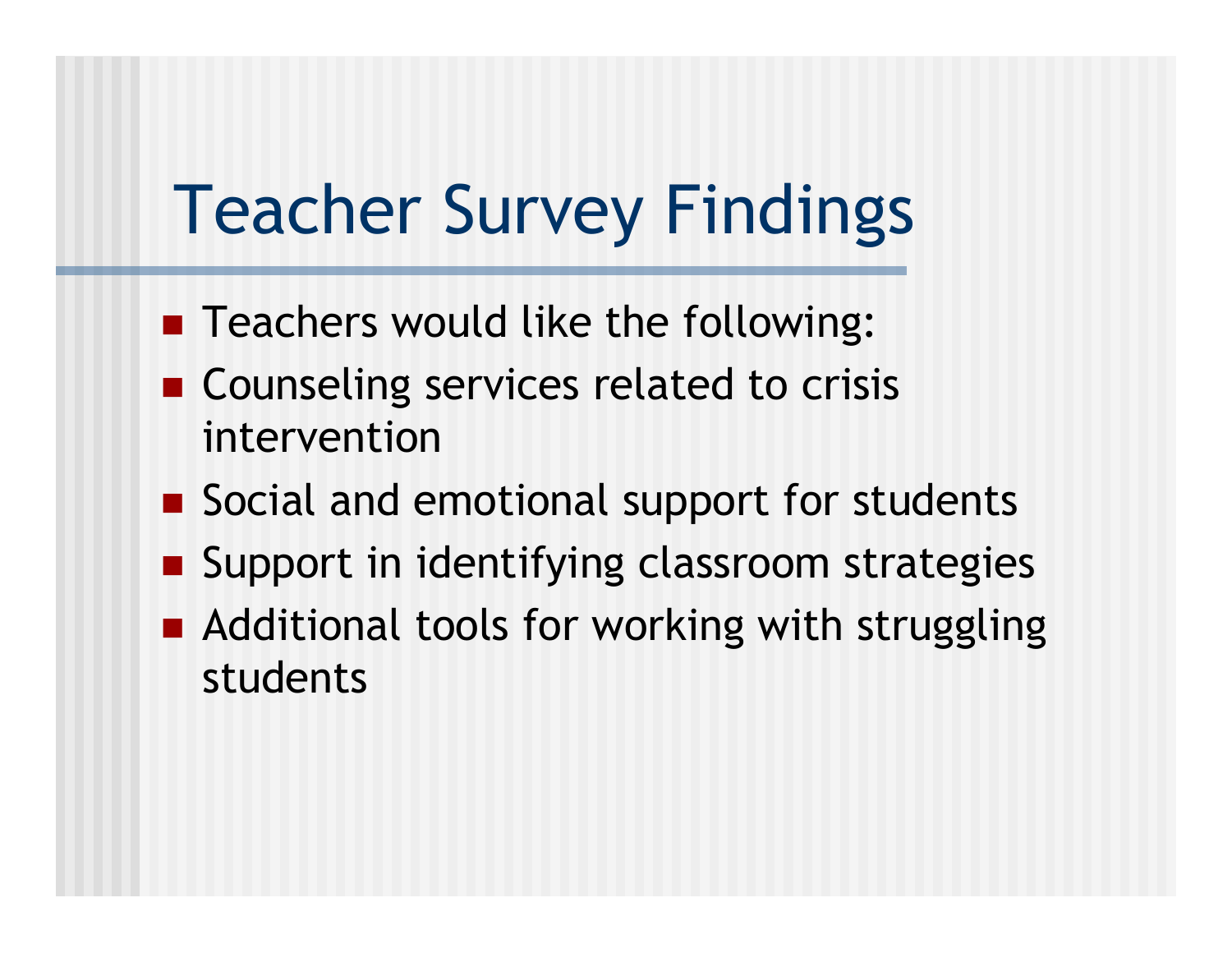### Article: "Why Guidance Counseling Needs to Change"

- Reed for college and post-secondary planning which includes financial aid
- **Most appropriate post secondary plans** based on interest of student
- **Use resources to assist students in** transitioning to post-secondary (colleges and universities) or school to work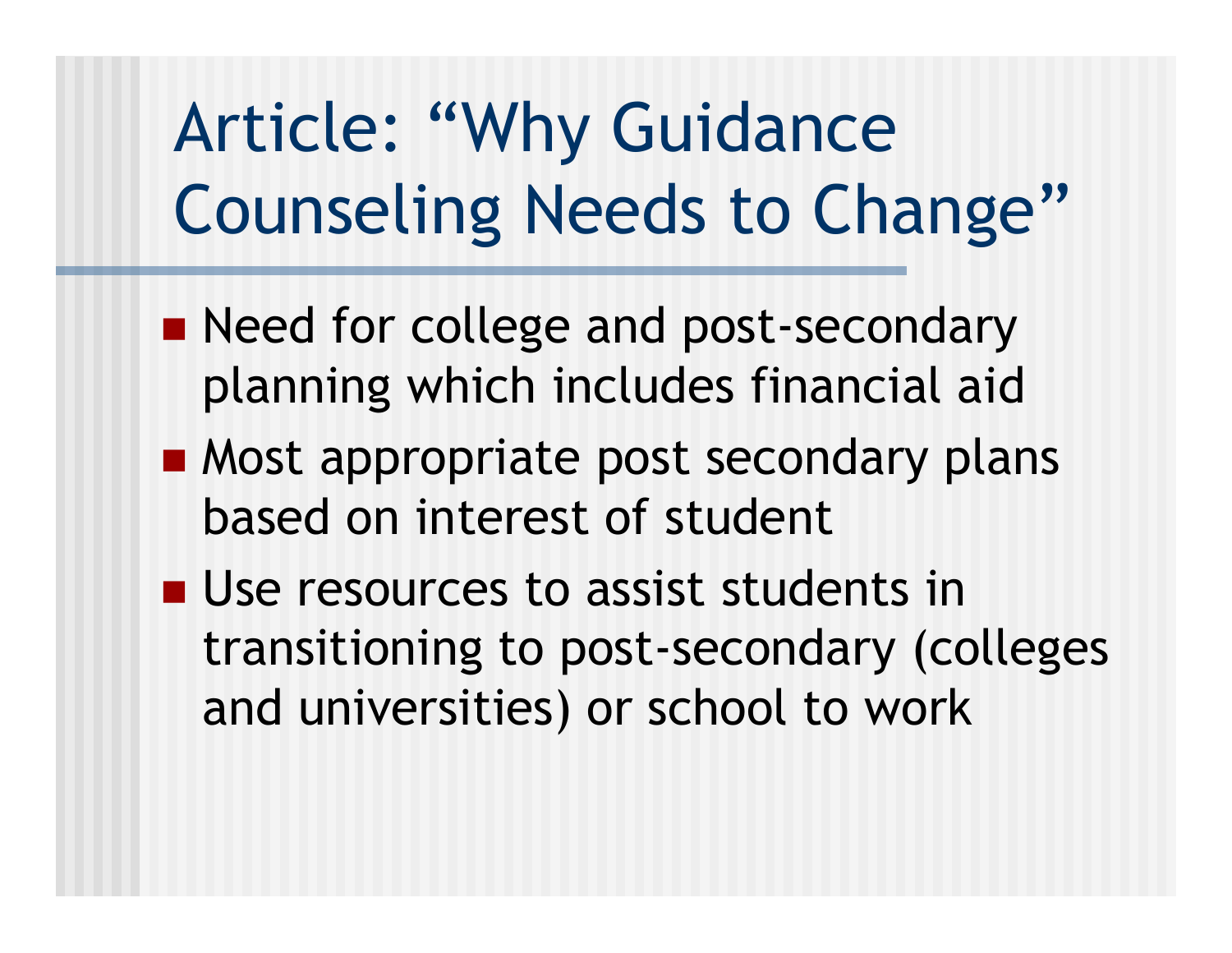#### Program Components

- Curriculum Component
- **Individual Planning Component**
- **Responsive Services Component**
- Systems Support Component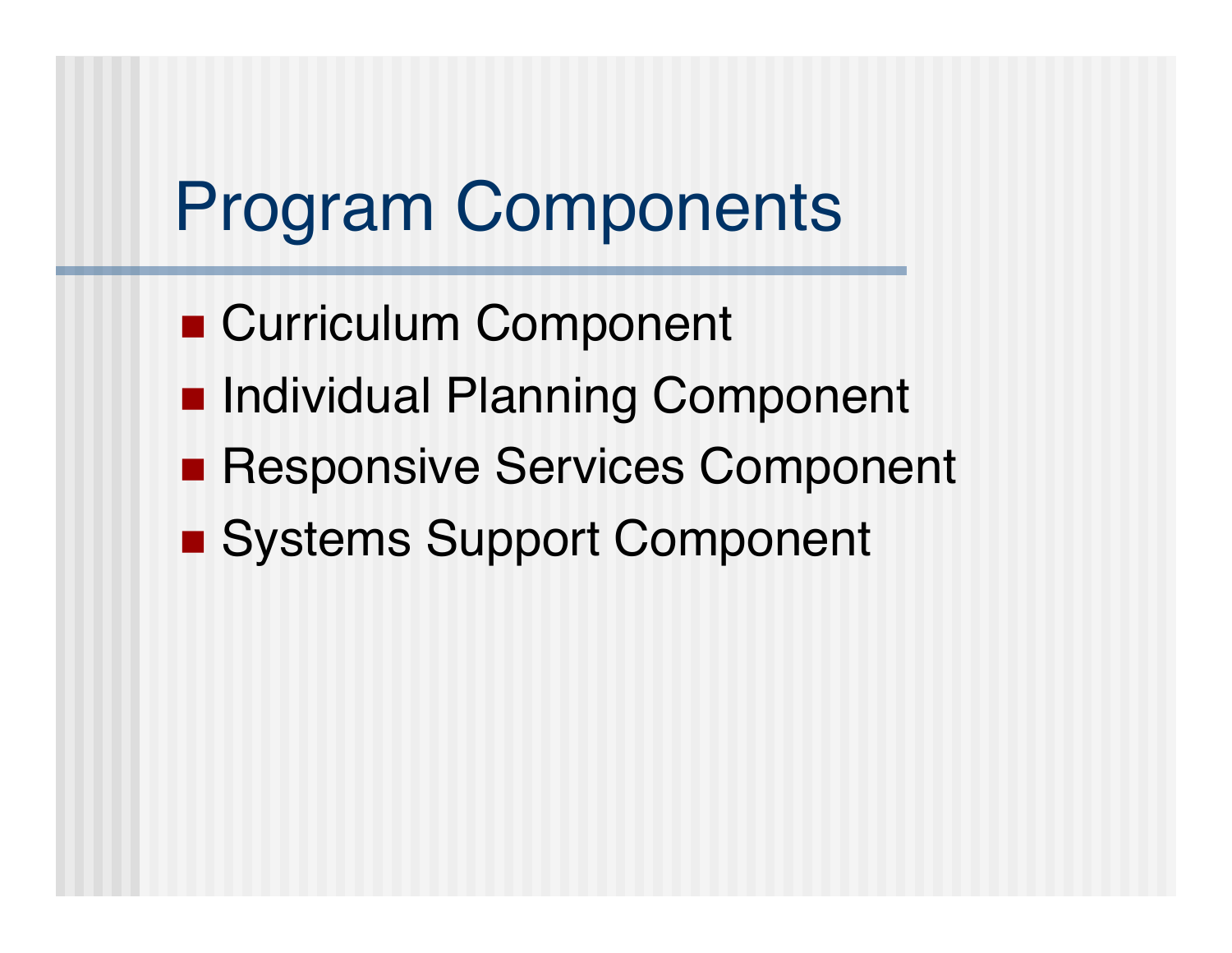Traditional Program vs Comprehensive Program

A comprehensive program promotes the concept of a team approach; the counselor is not the counseling department but is the proactive leader for change.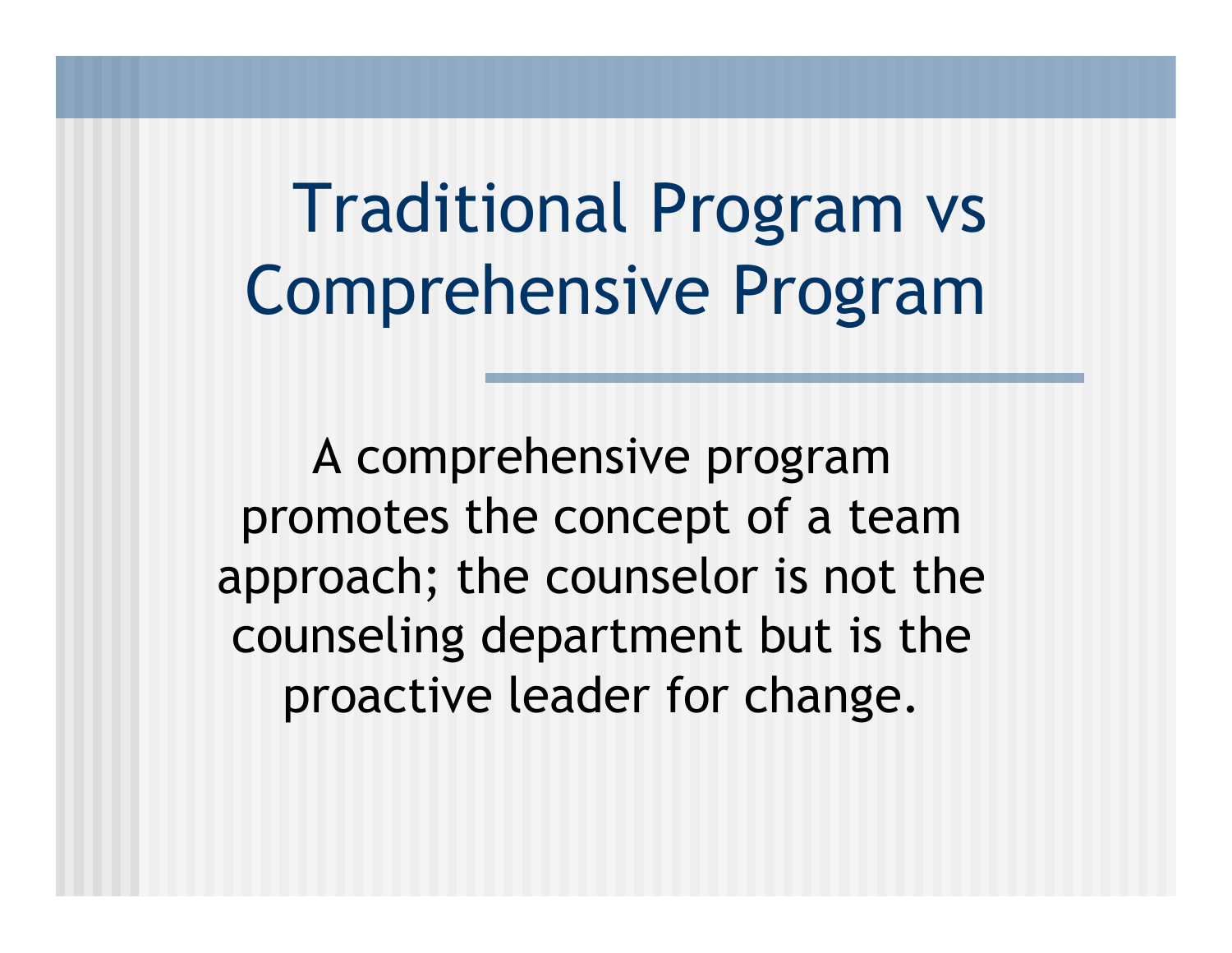#### **School Counseling Program**

The new question is ... "How are students different because of the School Counseling Program?"

# $\left\{ \begin{array}{ll} \text{``Consistent, aligned curriculum, along with collaboration}\\ \text{with teachers will improve student achievement.''} \end{array} \right\}$

|   | <b>Traditional*</b>                                                                                                                                     | <b>Comprehensive*</b>                                                                                                     |
|---|---------------------------------------------------------------------------------------------------------------------------------------------------------|---------------------------------------------------------------------------------------------------------------------------|
|   | Scheduling / Programming                                                                                                                                | Designing Individual student academic programs                                                                            |
| 2 | Monitor student progress                                                                                                                                | Active role in the Achievement Team process                                                                               |
| 3 | Standard practices                                                                                                                                      | Aligned Guidance Curriculum                                                                                               |
| 4 | Sharing of information                                                                                                                                  | Collaborating with teachers to present guidance curriculum lessons                                                        |
| 5 | Career information service                                                                                                                              | Individual planning and career development                                                                                |
| 6 | Focus generally on the number of activities<br>• Measure the number of activities<br>• Measure the amount of effort<br>• Attend to the process of doing | Focus on outcome and improved results<br>• Measures impact related to goals<br>• Attend to goals, objectives and outcomes |
| 7 | Attendance monitoring                                                                                                                                   | Drop out outreach/prevention                                                                                              |
| 8 | Independently developing lessons                                                                                                                        | District-wide standardized lessons                                                                                        |

\*Currently there is a combination of Traditional and Best Practices. With the alignment of the Guidance Curriculum, the goal is to consistently use Best Practices to improve student achievement.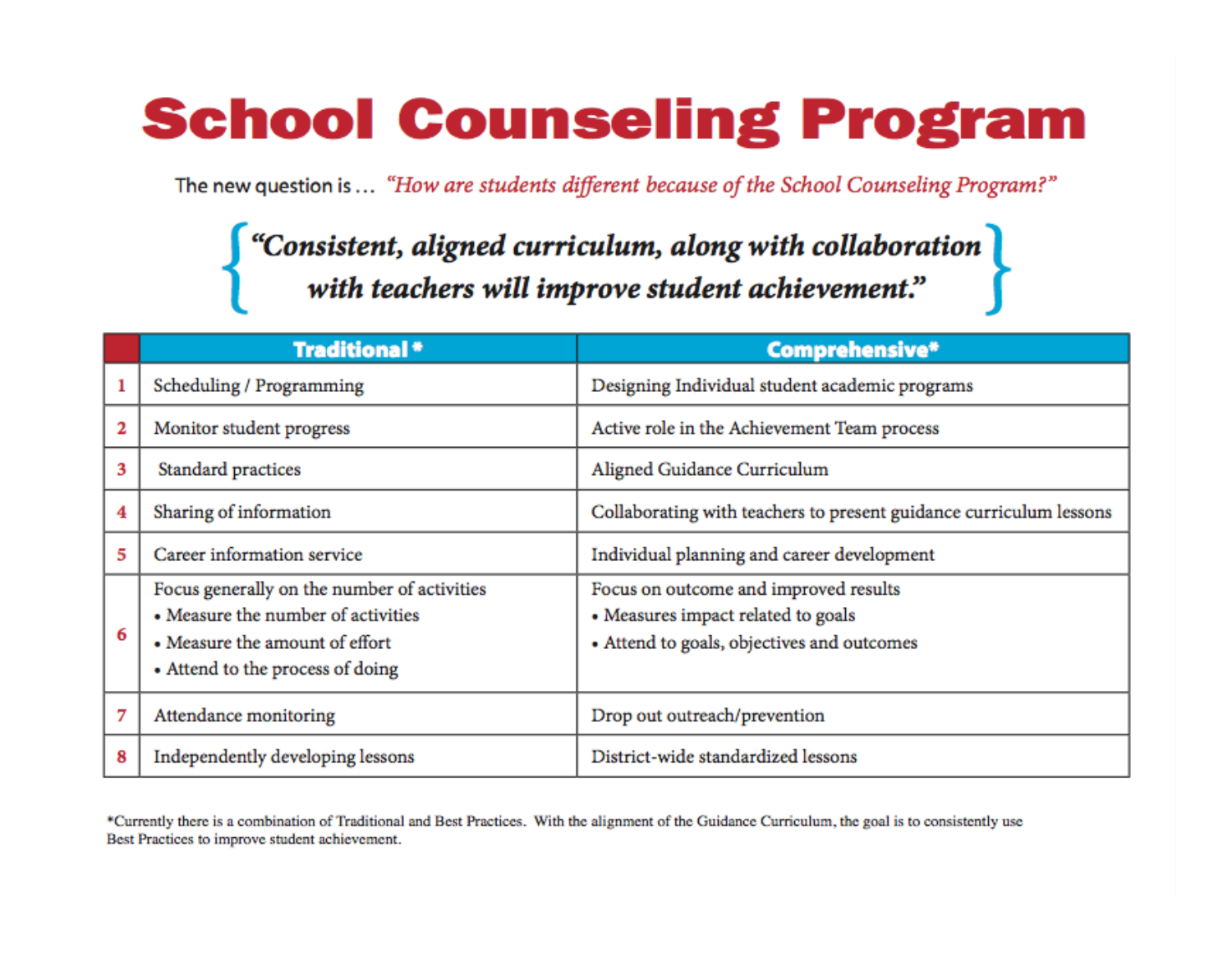A Parent Brochure was developed by the Guidance Committee and will be distributed to parents.

Ann Arbor Public Schools **Student Guidance** Counselors



Helping lead the way forward in Academic Development

Career Development Personal and Social Development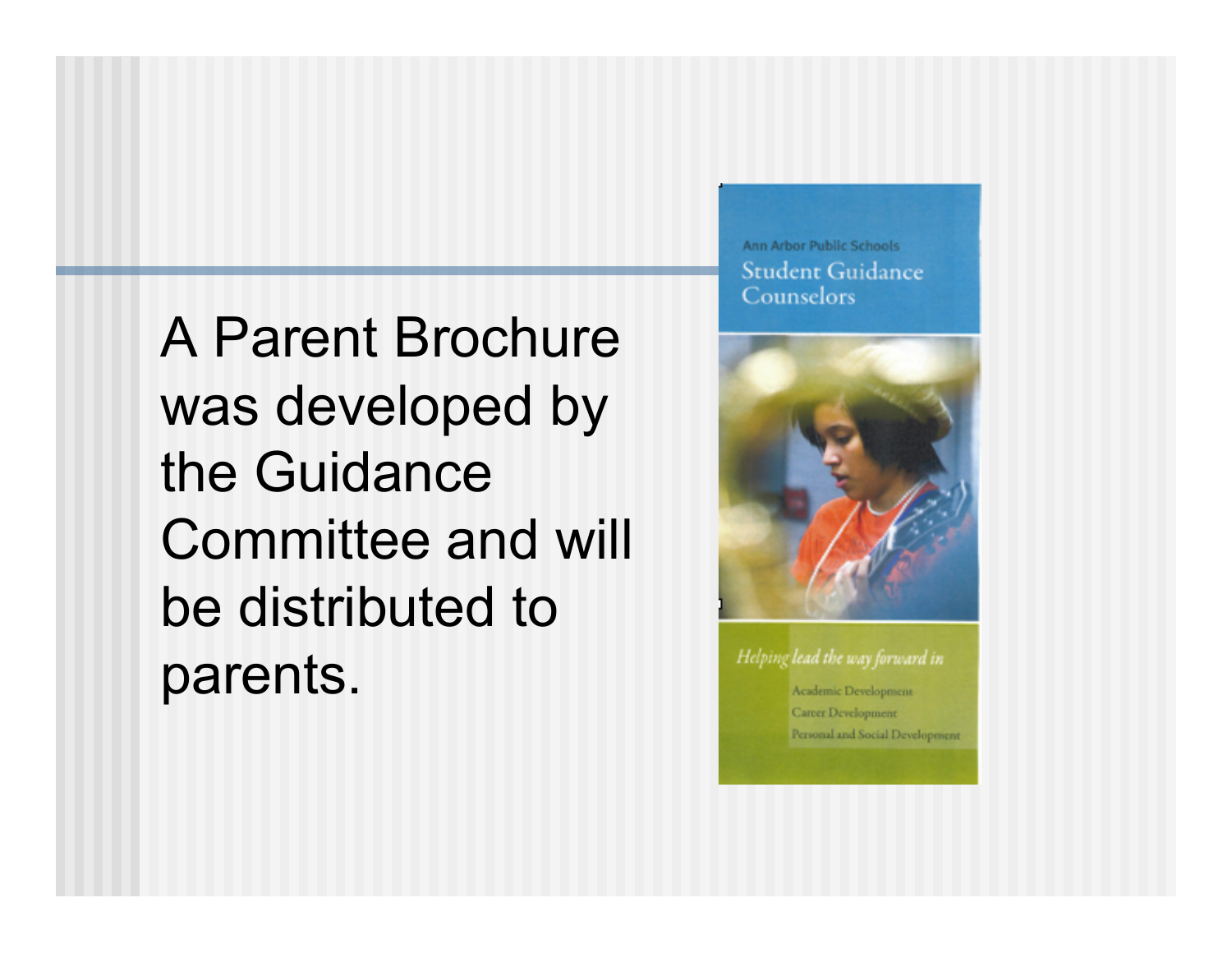#### What Will be Different?

- Aligned guidance curriculum (there has never been an identified aligned curriculum)
- **Topic calendar**
- **Lesson plans**
- **Lessons delivered in collaboration with** faculty, business and post secondary institutions
- **Evaluation assessment of guidance curriculum**
- Continued work with the Guidance Advisory Committee
- A district-wide Parent Brochure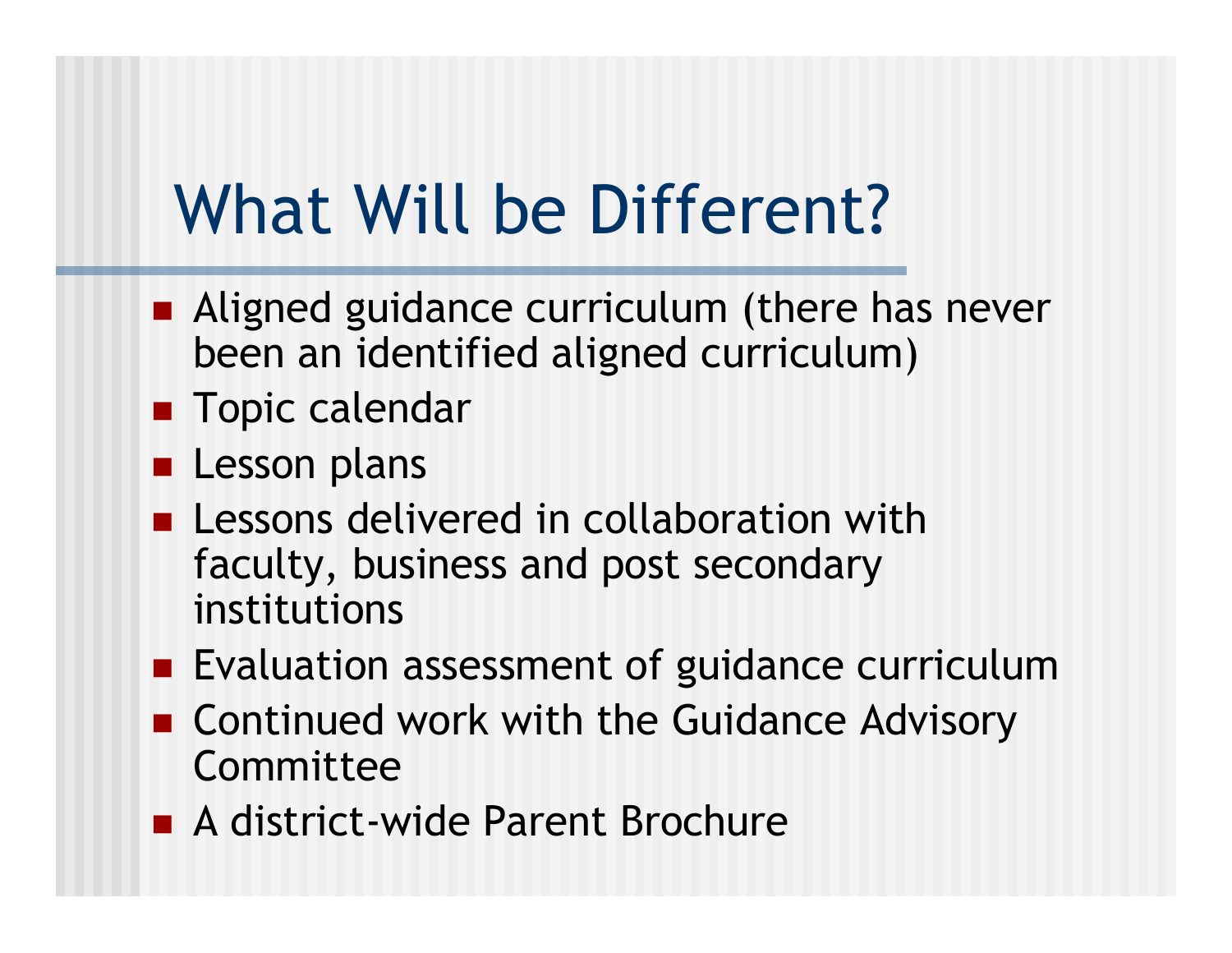#### Next Steps

- **Integration of a Whole School Guidance Model**
- Identify and remove non-counseling activities
- **An annual Needs Assessment and Program** Audit
- Ongoing PSD for counselors
- Collaborate with post-secondary and businesses in the delivery of the guidance curriculum
- **Implement, review, and refine the guidance** curriculum